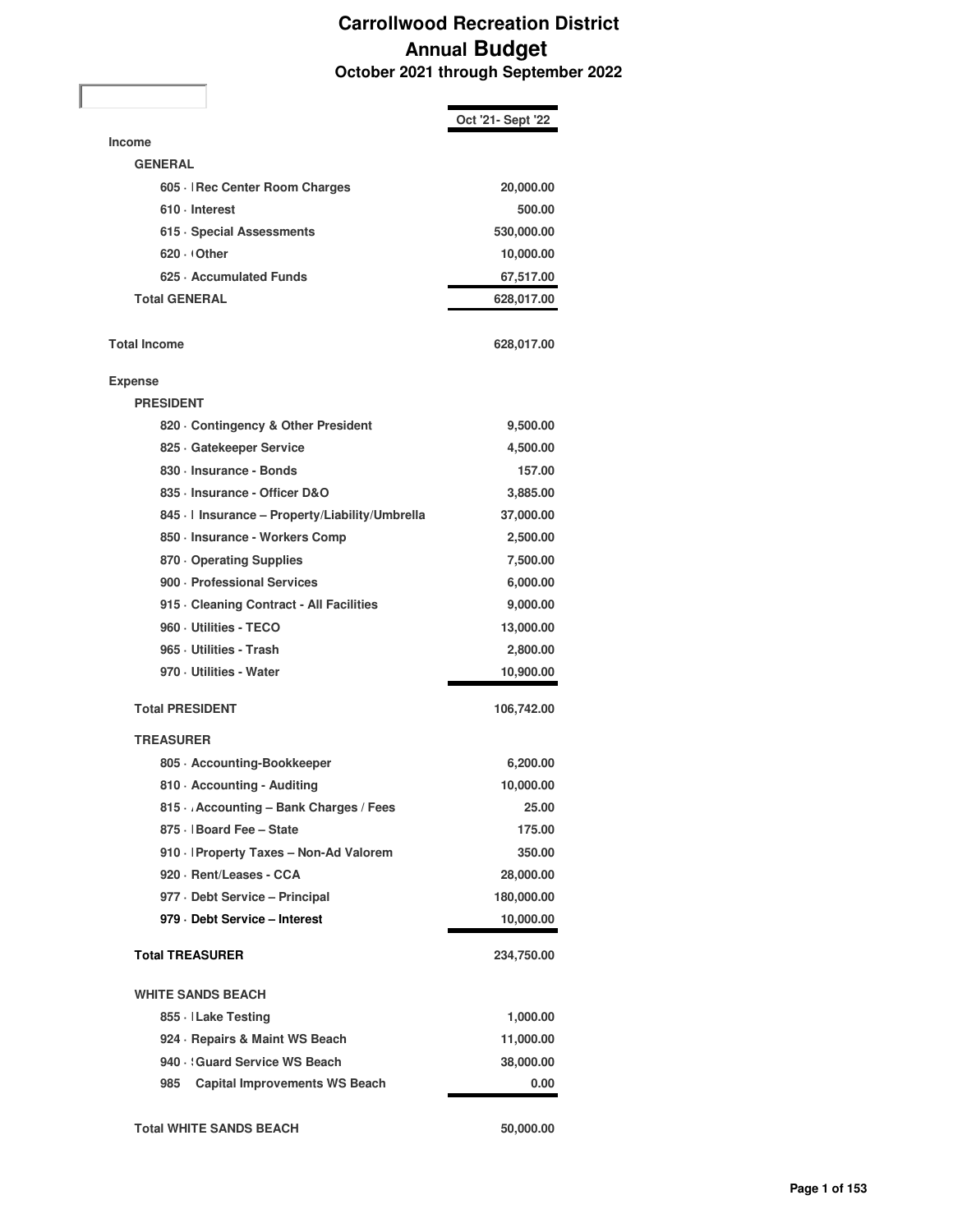## **Carrollwood Recreation District Annual Budget October 2021 through September 2022**

|                                              | Oct '21- Sept '22 |
|----------------------------------------------|-------------------|
| <b>SCOTTY COOPER PARK</b>                    |                   |
| 925 · Repairs & Maint Scotty Cooper          | 12,000.00         |
| 986<br><b>Capital Improvements Scotty</b>    | 14,000.00         |
|                                              |                   |
| <b>Total SCOTTY COOPER PARK</b>              | 26,000.00         |
| <b>Original Carrollwood Park</b>             |                   |
| 926 · Repairs & Maint OCP                    | 14,000.00         |
| <b>Capital Improvements OCP</b><br>987       | 0.00              |
| <b>Total Original Carrollwood Park</b>       | 14,000.00         |
| <b>TENNIS COURTS</b>                         |                   |
| 927 · Repairs & Maint Tennis                 | 10,000.00         |
| <b>Total TENNIS COURTS</b>                   | 10,000.00         |
| <b>RECREATION CENTER</b>                     |                   |
| 865 Office Supplies Rec Center               | 2,750.00          |
| 885 · Payroll Taxes                          | 2,500.00          |
| 890 -   Pest Control Rec Center              | 750.00            |
| 895 Dostage                                  | 500.00            |
| 928 · Repairs & Maint Rec Center             | 19,000.00         |
| 930 · Salary - Maintenance                   | 15,000.00         |
| 935 · Salary - Office                        | 17,000.00         |
| 936 · Travel - Mileage Reimbursement         | 825.00            |
| 941 · Security Monitoring Rec Center         | 2,200.00          |
| 950 · Telephone                              | 3,000.00          |
| <b>Capital Improvements Rec Ctr</b><br>988   | 0.00              |
| <b>Total RECREATION CENTER</b>               | 63,525.00         |
| <b>GROUNDS</b>                               |                   |
| 860 · Landscaping Monthly                    | 68,000.00         |
| 929 · Repairs & Maint Grounds                | 15,000.00         |
| 955 · Tree Trimming                          | 3,000.00          |
| <b>Capital Improvements - Grounds</b><br>990 | 0.00              |
| <b>Total GROUNDS</b>                         | 86,000.00         |